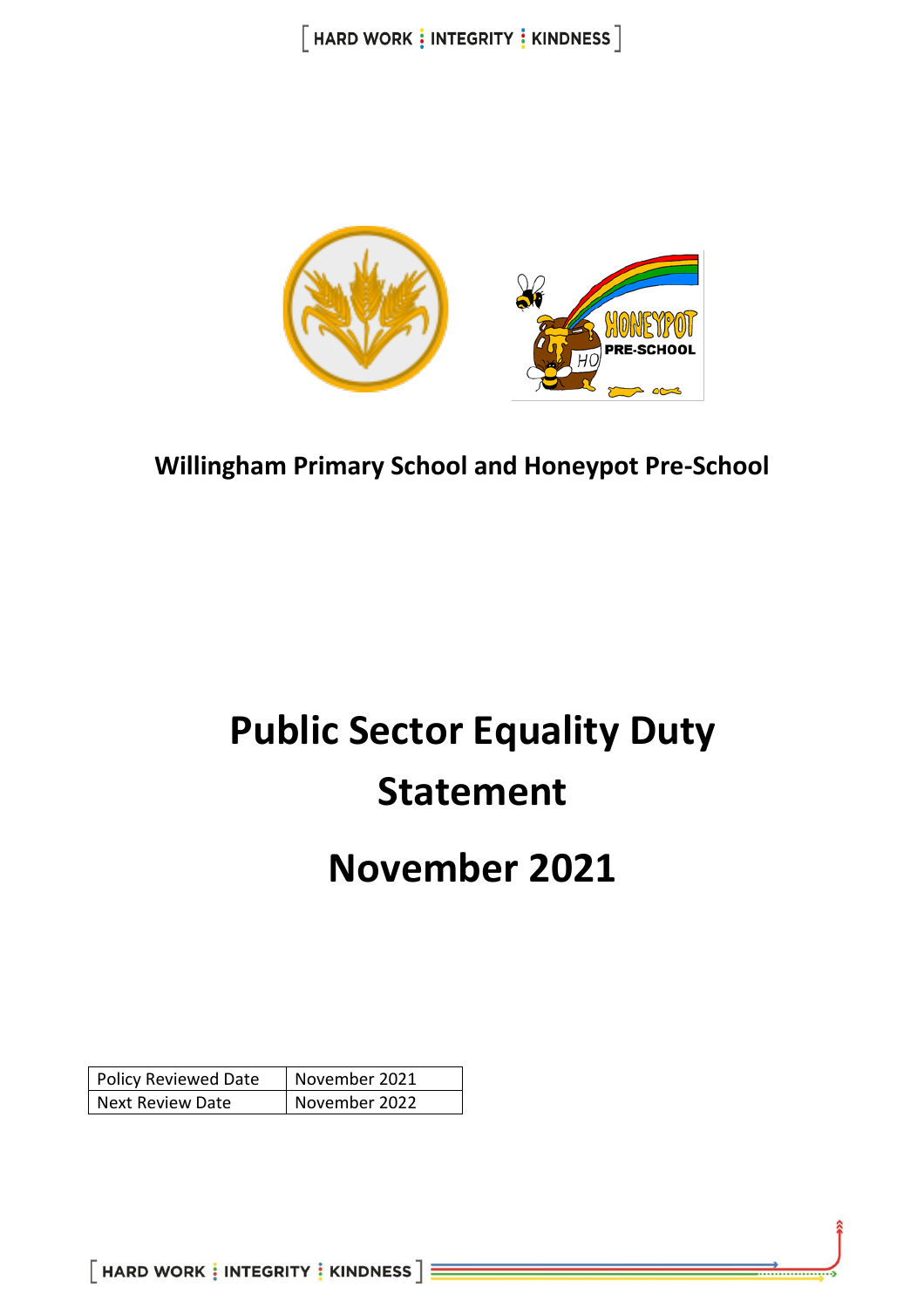#### 1. Introduction

- 1.1. This document describes how the Governing Body of Willingham Primary School intends to fulfil its responsibilities under the Public Sector Equality Duty with regard to its workforce.
- 1.2. The Equality Objectives will be part of the School Improvement Plan and information will be published on the Equalities page of the School website.

#### 2. Due Regard

- 2.1. Due regard means giving relevant and proportionate consideration to the duty or decision.
- 2.2. We will have due regard to the need to:
	- $2.2.1.$ Eliminate unlawful discrimination, harassment, victimisation, and any other conduct prohibited by the Equality Act.
	- $2.2.2.$ Advance equality of opportunity between people who share a protected characteristic and people who do not share it.
	- $2.2.3.$ Foster good relations between people who share a protected characteristic and those who do not share it.

#### 3. Collecting and Using Information

- 3.1. We will collect information to identify key issues in order to:
	- $3.1.1.$ Understand the impact of our policies, practices and decisions on people with different protected characteristics, and thereby plan them more effectively.
	- $3.1.2.$ Assess whether we are discriminating unlawfully when carrying out any of our functions.
	- $3.1.3.$ Identify what the key equality issues are for our organisation.
- 3.2. We will collect information to assess performance in order to:
	- $3.2.1.$ Benchmark our performance and processes against those of similar organisations, nationally or locally.
- 3.3. We will collect information to take action against discrimination by:
	- $3.3.1.$ Considering taking steps to meet the needs of employees who share relevant protected characteristics.
	- $3.3.2.$ Identifying if there are any actions we can take to avoid discrimination and harassment, advance equality of opportunity or foster good relations.
	- $3.3.3.$ Making informed decisions about policies and practices which are based on evidence about the impact of our activities on equality.
	- $3.3.4.$ Developing equality objectives to meet specific duties.